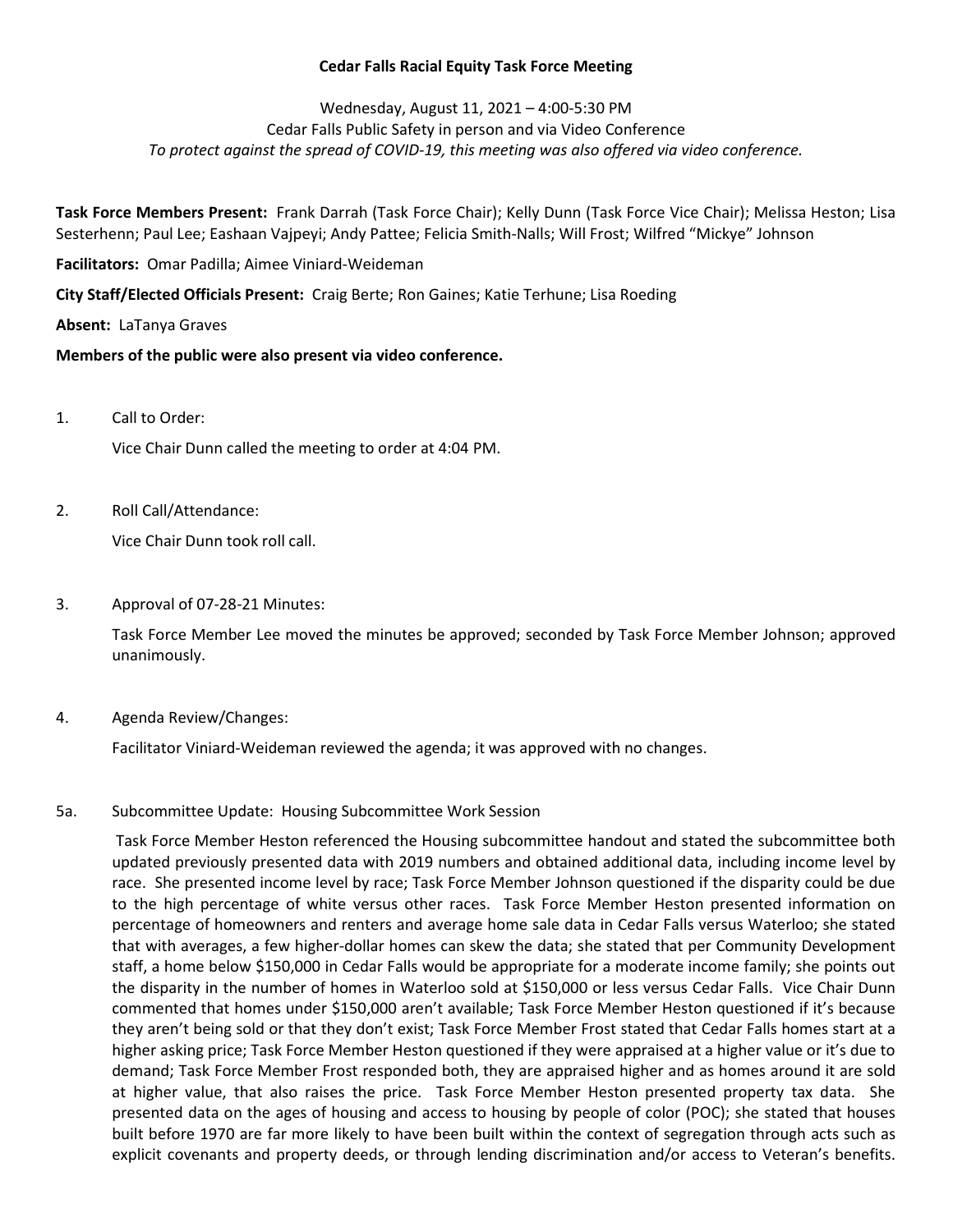Task Force Member Lee questioned if selling practices have affected this data; Task Force Member Heston responds that her take-away from this data is that discriminatory practices originally written into law, even once no longer legal, and are perpetuated through tradition. Task Force Member Lee questioned the gap between 1970 and 1980, what happened. Task Force Member Heston stated that laws regarding desegregation passed before 1970 were often ineffective, but legally by 1980 housing laws existed to negate housing discrimination. Task Force Member Johnson stated that banks can still redline loan applications regardless of ability to pay, and it's still done today. Task Force Member Heston reported Section 8 Housing Voucher data; Cedar Falls has the capacity to extend more vouchers but not the staff. Task Force Member Heston stated a concern about rent as a portion of income is that over 50% of renters pay over 30% of their income to rent, and 43% pay more than 35%; at 30% it becomes a hardship.

Task Force Member Sesterhenn summarized the section of the handout "what we don't know". This includes: existing lending practices (not policies) leading to inequities; planning and zoning policies that encourage or require creation of affordable housing, single family and multi-unit, for low and moderate income; complaints of housing or lending discrimination in the past 5 years; utilization of the Iowa Finance Authority by the City or Cedar Falls residents; funding other than HUD the City commits to affordable housing initiatives; how the City can create understanding and buy-in to the importance of these initiatives; does other outside funding exist to support these initiatives; and the impact of students in terms of statistics. Task Force Member Johnson stated that as Cedar Falls is associated with the University of Northern Iowa (UNI) when looking at rental properties the Task Force must consider families in rentals versus students in rentals and how that affects the data; Task Force Member Heston stated that the data is representative of all rental property, not broken down by that; she stated that Cedar Falls has a policy that restricts the number of unrelated individuals in rental housing; City Administrator Gaines stated it is limit the number of people occupying the property, the caring capacity of the unit, and specifically parking and the number of cars; Task Force Member Heston commented on the difficulty a family might have paying the same rent on a property that could be split among students; what motivates someone to rent to families versus students. Task Force Member Johnson stated that students aren't eligible for Section 8 assistance; he requested to see data on student rentals. Task Force Member Vajpeyi commented the data won't be available because you don't know who's living in the properties in time for this report; Task Force Member Johnson stated if not available for this report but looking forward, and does the lack of family rentals discourage families from moving in to Cedar Falls. Task Force Member Sesterhenn stated that the Task Force can now express why the breakdown of family versus student rental information is important. Task Force Member Smith-Nalls stated the Community Development department for the City is important resource for rehabilitation assistance, possible down payment assistance, etc.; she stated there is more Section 8 available if the City pursued it. She stated the dialogue about renters needs to change because it's very negative, there is a stigma associated with renters and Section 8 renters bringing the City and neighborhoods down. Task Force Member Sesterhenn stated that falls under "what we don't know" about using funds for affordable housing as well as "what we're not doing" to prioritize affordable rental options on the hand-out. She outlined "what is being done": City offers a forgivable loan of up to \$10,000 for renovation of rental property to single family homes; and "what we are not doing": providing landlords with an equitable program to let them meet Section 8 housing requirements; equally prioritizing affordable rental options compared to home ownership options; considering environmental factors, the importance of safe and healthy housing; considering overall systemic factors that may prevent individuals/families from living in Cedar Falls.

Task Force Member Vajpeyi talked about potential recommendations: create educational programs and outreach for citizens and landlords to emphasize importance of healthy housing and de-stigmatize conversations about Section 8 renters and rentals; complete a Housing Needs Assessment; increase the availability of affordable housing through Section 8 expansion, incentive programs, consider changing zoning codes to allow a variety of housing types (dependent on developers' and community members' willingness), consider tax abatements, and initiatives to balance investments in market rate and low income; diversity and inclusion scoring on new site plans requiring board or Council approval including proximity to transportation, workplaces, and grocery options, and relative proposed rent; addition to City staff full time individual to liaise with the Human Rights Commission and support diversity and inclusion initiatives.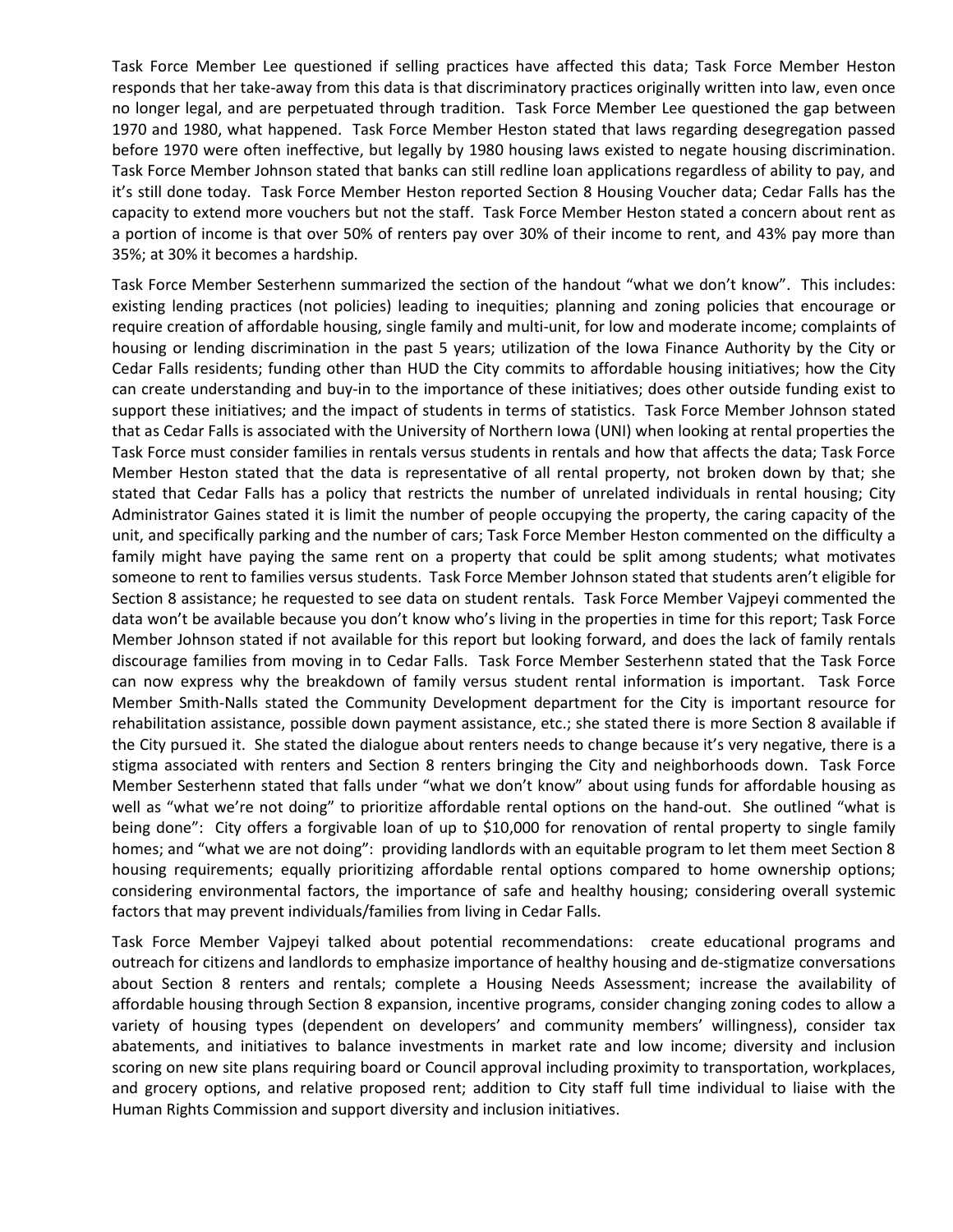Task Force Member Vajpeyi challenged the language of the section regarding age of houses and likelihood of discriminatory practices and recommended broader statements; there was discussion about restricted covenants and the environment they created, specifically that Cedar Falls has a history of exclusion, and perpetuated even once no longer legally enforced; members requested additional data to back up this section. Task Force Member Johnson asked if Habitat for Humanity is working in Cedar Falls; Task Force Member Heston stated the cost of lots has prohibited Habitat activity but a new federal grant is reestablishing that relationship; Task Force Member Vajpeyi stated restrictions on new construction limit Habitat participation; City Administrator Gaines stated the City has a current contract for a Habitat house. Task Force Member Smith-Nalls recommended leaning into "City of the Future" where multi-economic and multi-structure neighborhoods are desired and selling the idea that way; Vice Chair Dunn stated this is the goal of the current Downtown Vision Plan; Task Force Member Smith-Nalls described it not as bringing in new people but as taking care of the people already here, those that are underserved; she recommended changing the dialogue about Habitat homes and associated stigma.

Facilitator Viniard-Weideman asked what the Housing subcommittee needs from the group and if the group has more questions or comments for the subcommittee. Task Force Member Johnson recommended marketing to the community as a better tomorrow for all citizens. Task Force Member Vajpeyi recommended expansion of de-stigmatizing to not just Section 8 and Habitat housing, but all forms of affordable housing; looking into creating a down-payment assistance program, is there current City infrastructure for this; and clean up language on current statistics. Task Force Member Smith-Nalls referenced the new full-time staff recommendation and stated spending part-time working as Section 8 is unrealistic because Section 8 staff must fully focus on that; she recommended they be focused on diversity, equity, and inclusion, human rights, community engagement, etc.; Section 8 will fund a new full-time staff through the vouchers if pursued. She stated that right now the discussion is about racial equity but moving forward it should be about equity for all; Task Force Member Dunn stated a recommendation needs to be the Task Force continue past this initial report and become an Equity Task Force. Task Force Member Pattee spoke about an initiative for students to help build homes with Habitat and it would create a unique partnership; Chair Darrah stated this builds community spirit. Task Force Member Sesterhenn requested the Task Force revisit the headings for the formal report; Chair Darrah stated the Task Force needs to consider how to make the report to Council. Task Force Member Frost recommended engaging with UNI which is going through a strategic planning process to attract more diverse students and employees and this Task Force's work ties into that.

#### 5b-c. Subcommittee Updates: Education and Public Safety

The Education and Public Safety subcommittees will each have a work session at the next two meetings.

#### 6-7. Consideration of Action Items – Next Steps

 Facilitator Viniard-Weideman requested clarification and consensus on public engagement meeting prior to Council presentation. Task Force Member Lee stated it's important and wanted but there isn't time to do it well and advised the Task Force's first recommendation to Council once the report is approved be to promote and hold public engagement meeting(s); Task Force Members Johnson, Dunn, and Sesterhenn agree; Task Force Member Lee suggested considering dates, venues, and agendas for meeting(s) prior to Council presentation to show commitment to public engagement. Facilitator Viniard-Weideman requested a check to determine those in favor of waiting for public engagement until after Council presentation; Task Force Members Darrah, Dunn, Pattee, Smith-Nalls, Sesterhenn, Johnson, Frost, and Lee were in favor and Task Force Members Heston and Vajpeyi were not in favor. Task Force Member Vajpeyi stated the decision is bad from a public relations standpoint; it will be seen that the Task Force sought very little to no community input and the result will be seen as a bureaucratic conference room product. Task Force Member Smith-Nalls stated it's important to attract the appropriate audience which will require significant time investment to promote and engage; Task Force Member Johnson suggested that the Task Force request Council approve moving to community engagement as the next level of the Task Force's work. Task Force Member Lee stated for clarification that instead of submitting to Council a report for next steps, the Task Force submit a request for more time to